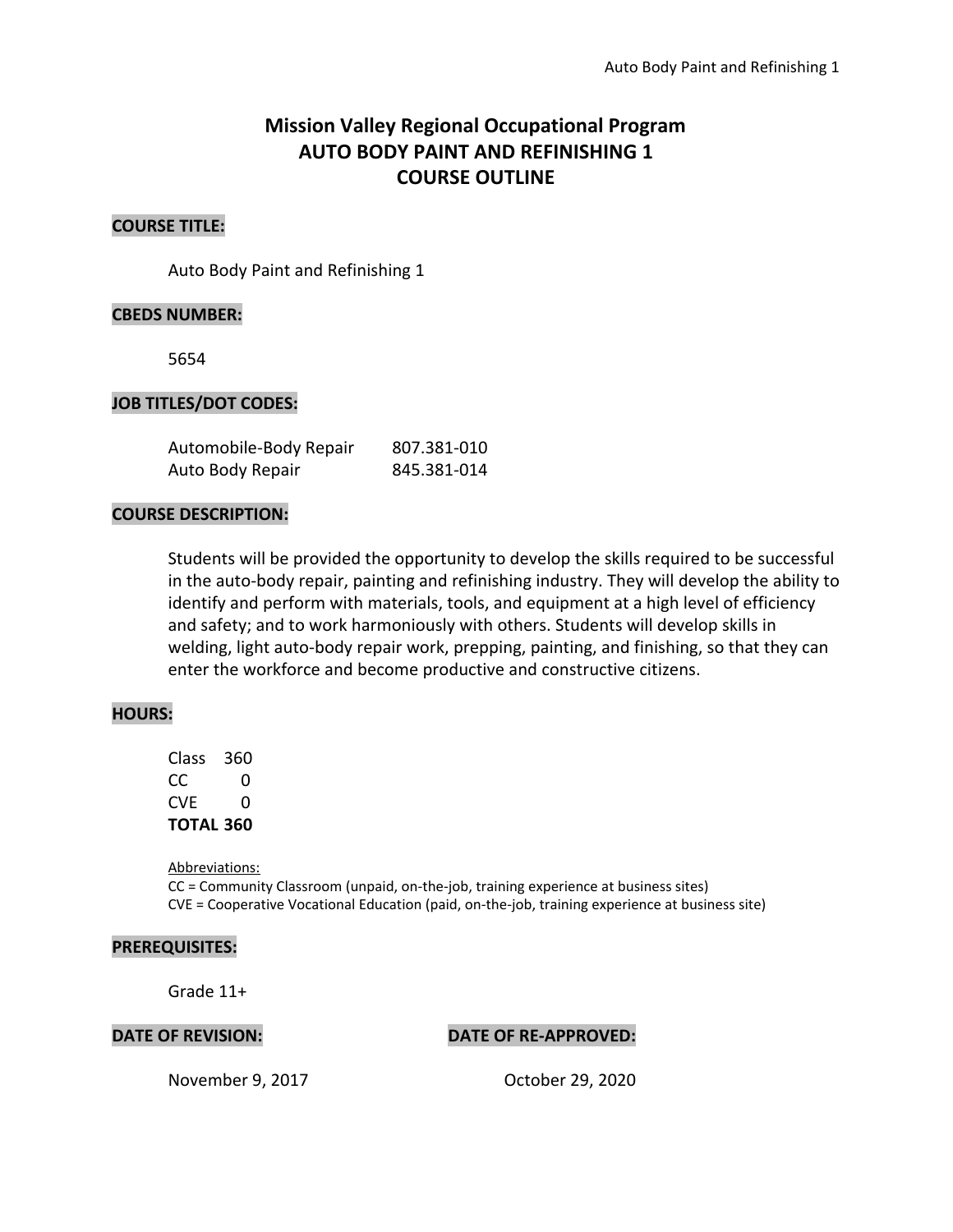| <b>COURSE OUTLINE:</b> |  | <b>HOURS:</b> |
|------------------------|--|---------------|
|------------------------|--|---------------|

# I. **Career Preparation Standards** (Necessary skills for any occupation – MVROP ESLR #1) **WORKPLACE BASIC SKILLS AND BEHAVIORS** *(Hours integrated throughout)* a. Apply skills learned in class b. Analyze information and make decisions c. Communicate verbally and in writing d. Work independently and as a team member in a diverse workplace e. Work reliably, responsibly, and ethically II. **Career Technical Skills** (Occupational competencies – MVROP ESLR #2) **a. Introduction to the Shop and Safety** *(120 hours)* i. Practice safety and follow shop rules ii. Dress appropriately iii. Use terminology used in auto trade iv. Follow V.O.C. rules and procedures v. Select appropriate tools vi. Pass safety test **b. Body Shop Tools** *(20 hours)* i. Understand basic hand tools ii. Demonstrate air and specialty tools description and use iii. Perform care of tools iv. Pass safety test **c. Care for Compressor** *(5 hours)* i. Demonstrate how to turn on compressor ii. Understand the purpose of the removal of water & oil iii. Explain the shut-down procedure iv. Explain over-heating procedure v. Pass safety test **d. Operation of Spray Booth** *(5 hours)* i. Demonstrate how to turn on spray booth ii. Explain the use of the heat lamp iii. Demonstrate changing of filters-intake/exhaust iv. Demonstrate wetting-down floor (not filters) v. Explain how to blow-off vehicle/yourself before entering booth vi. Pass safety test